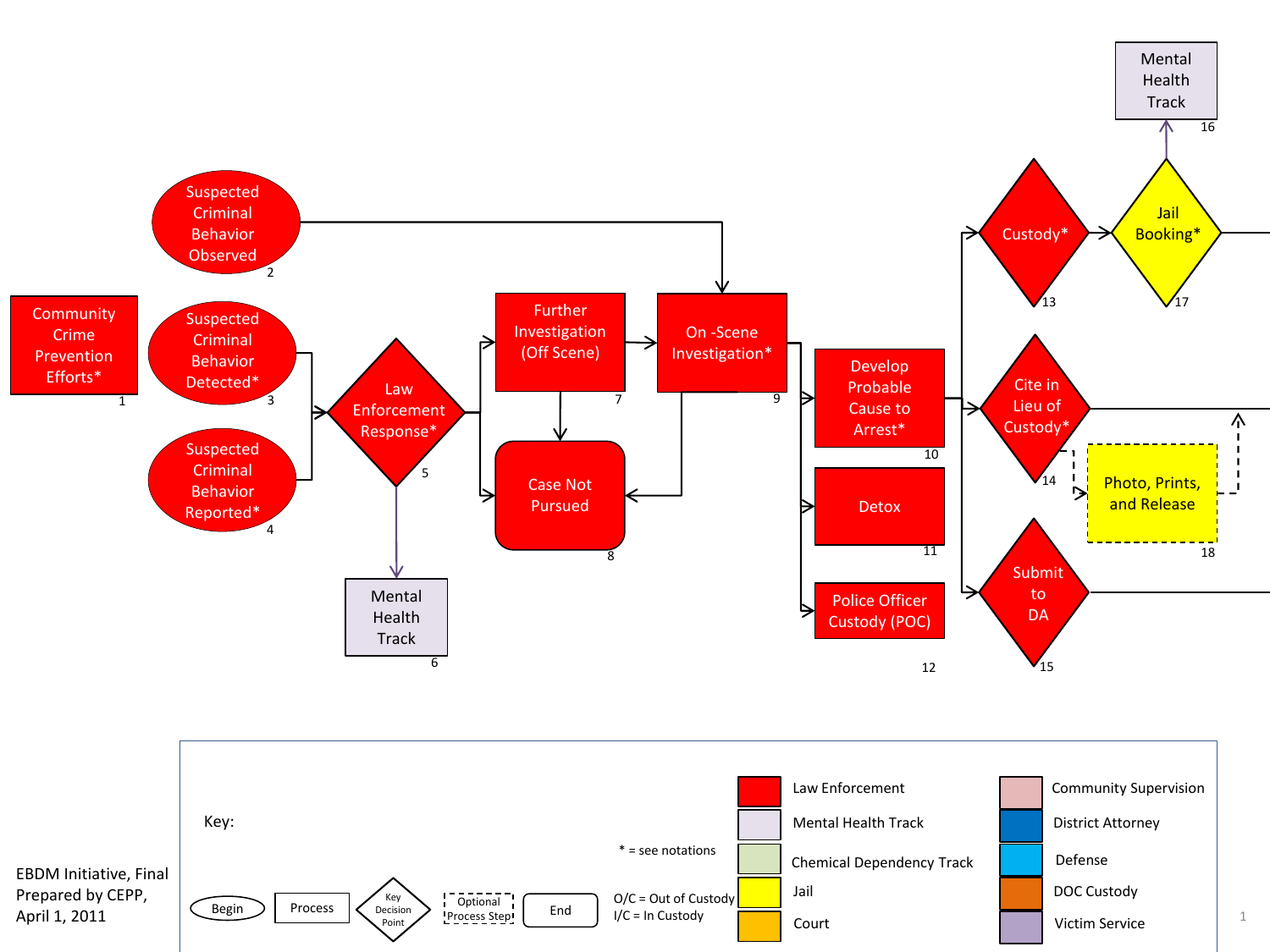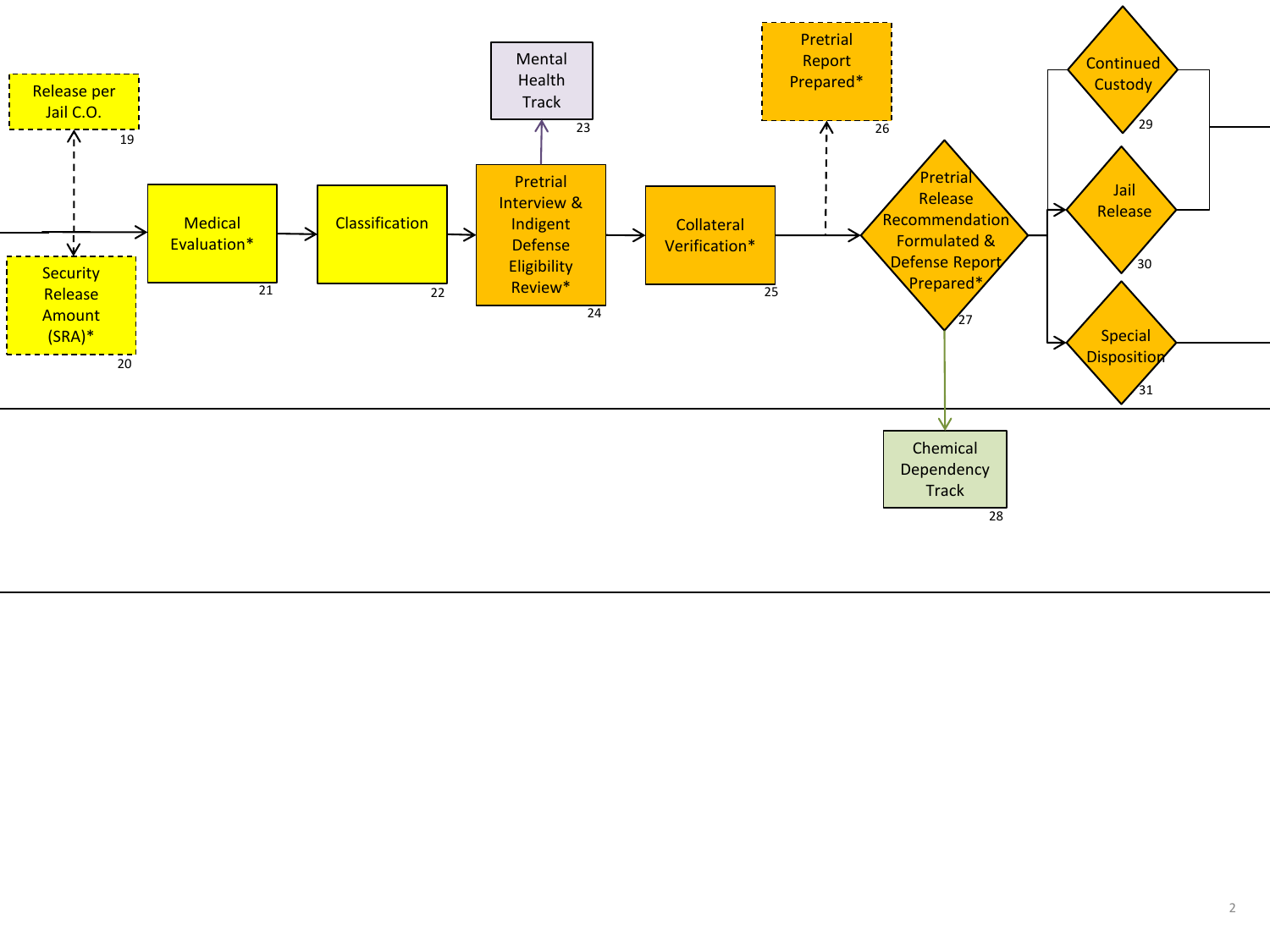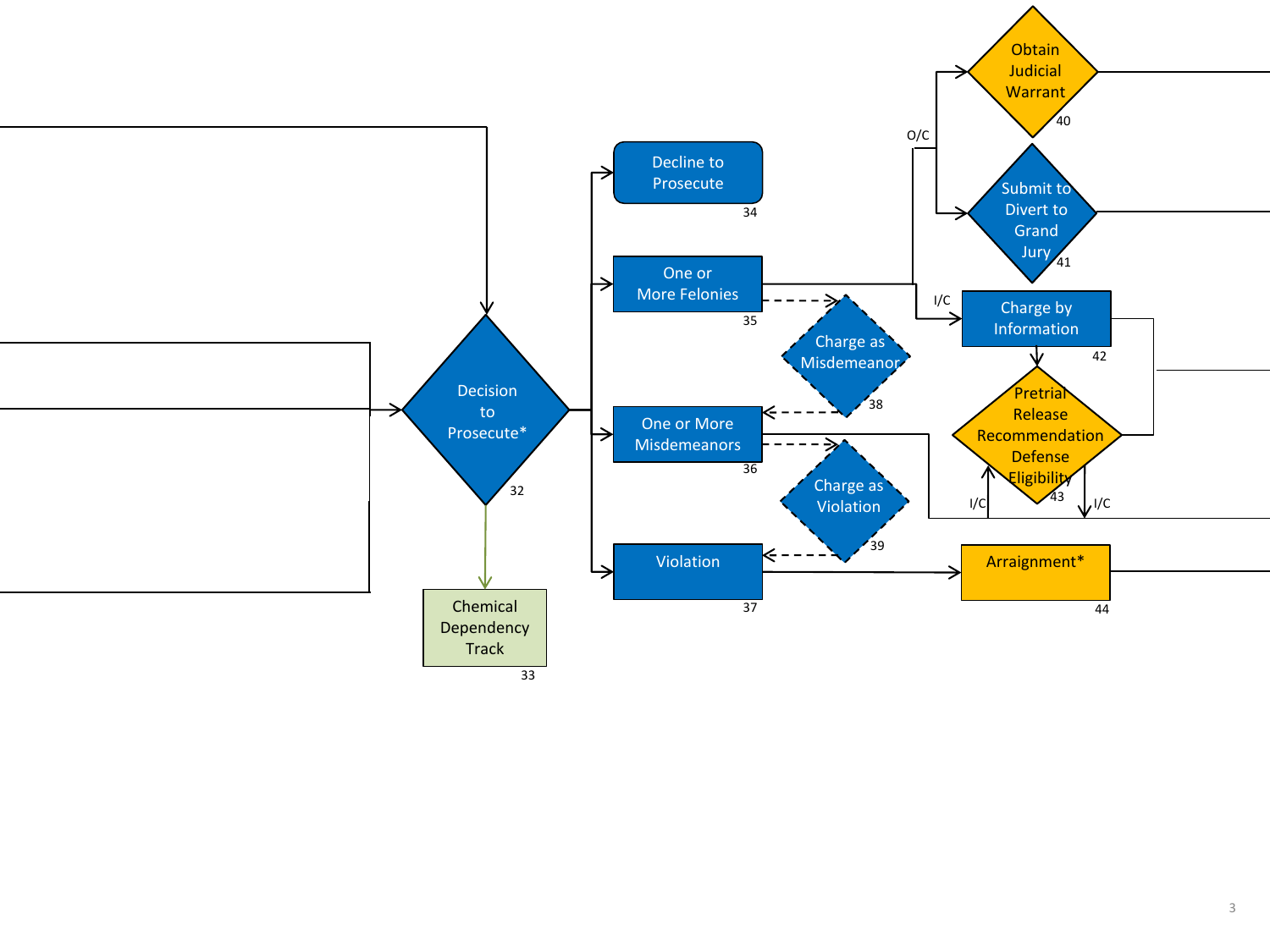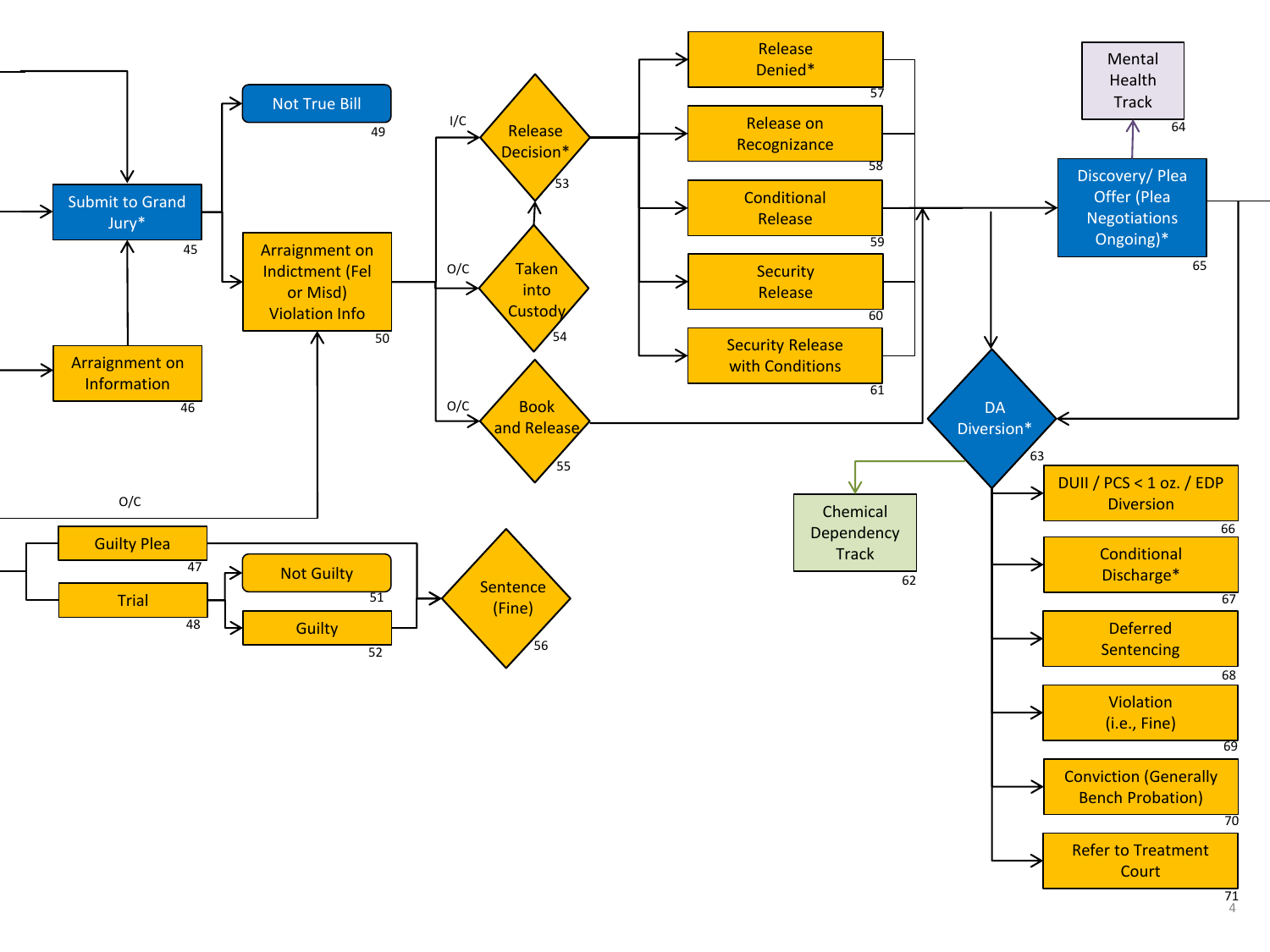## **Yamhill County, Oregon Adult Criminal Justice System Flowchart**

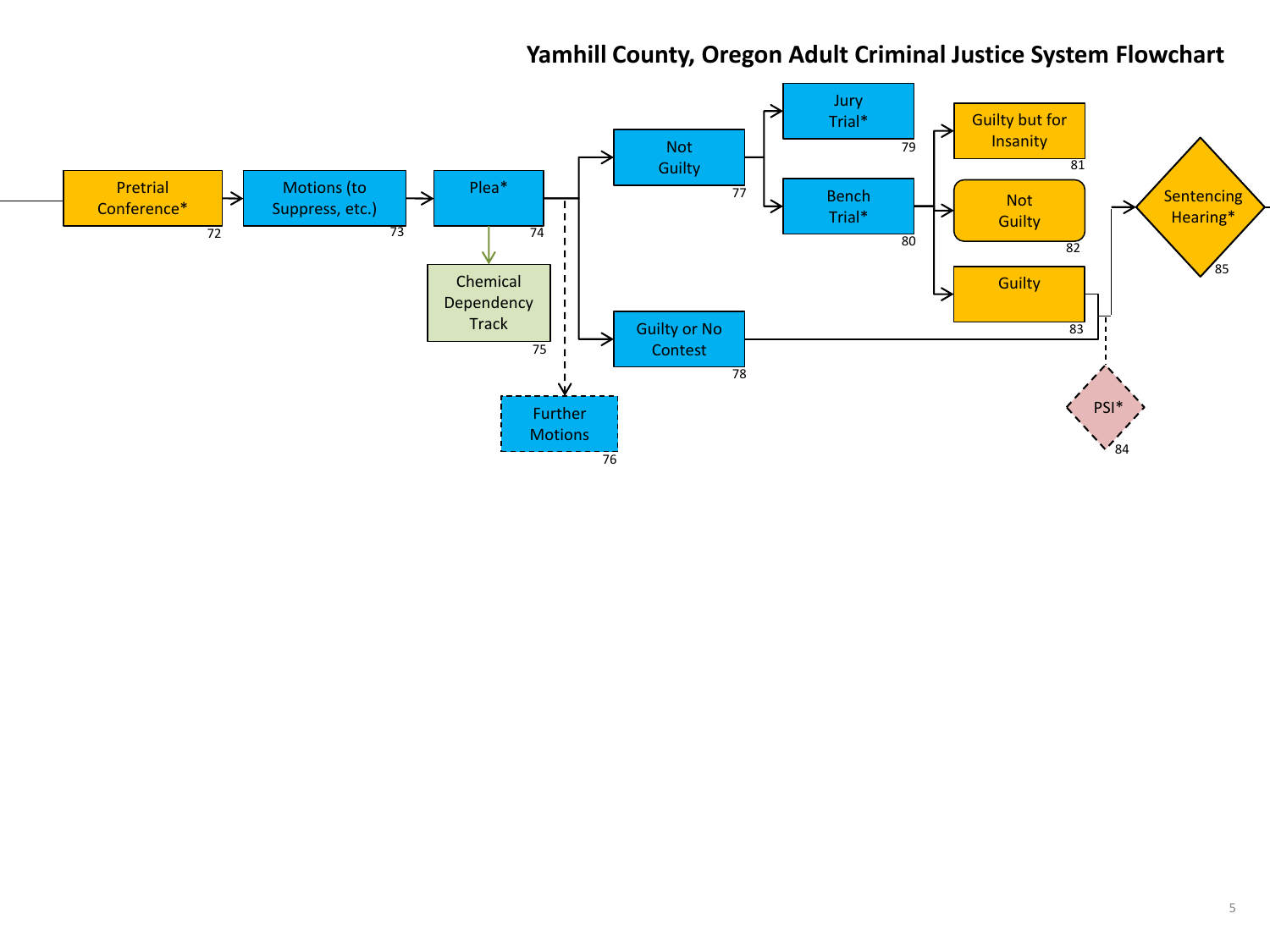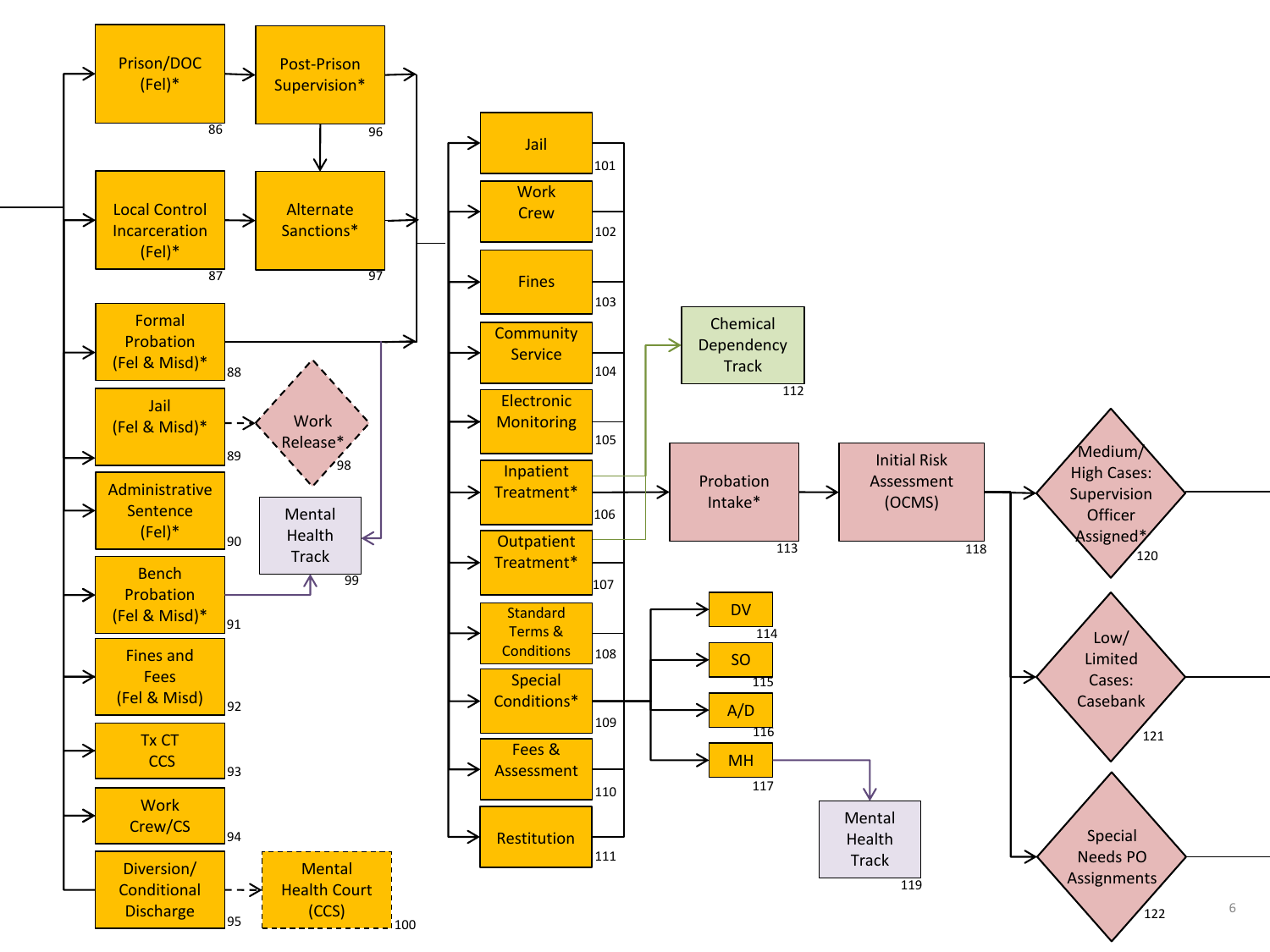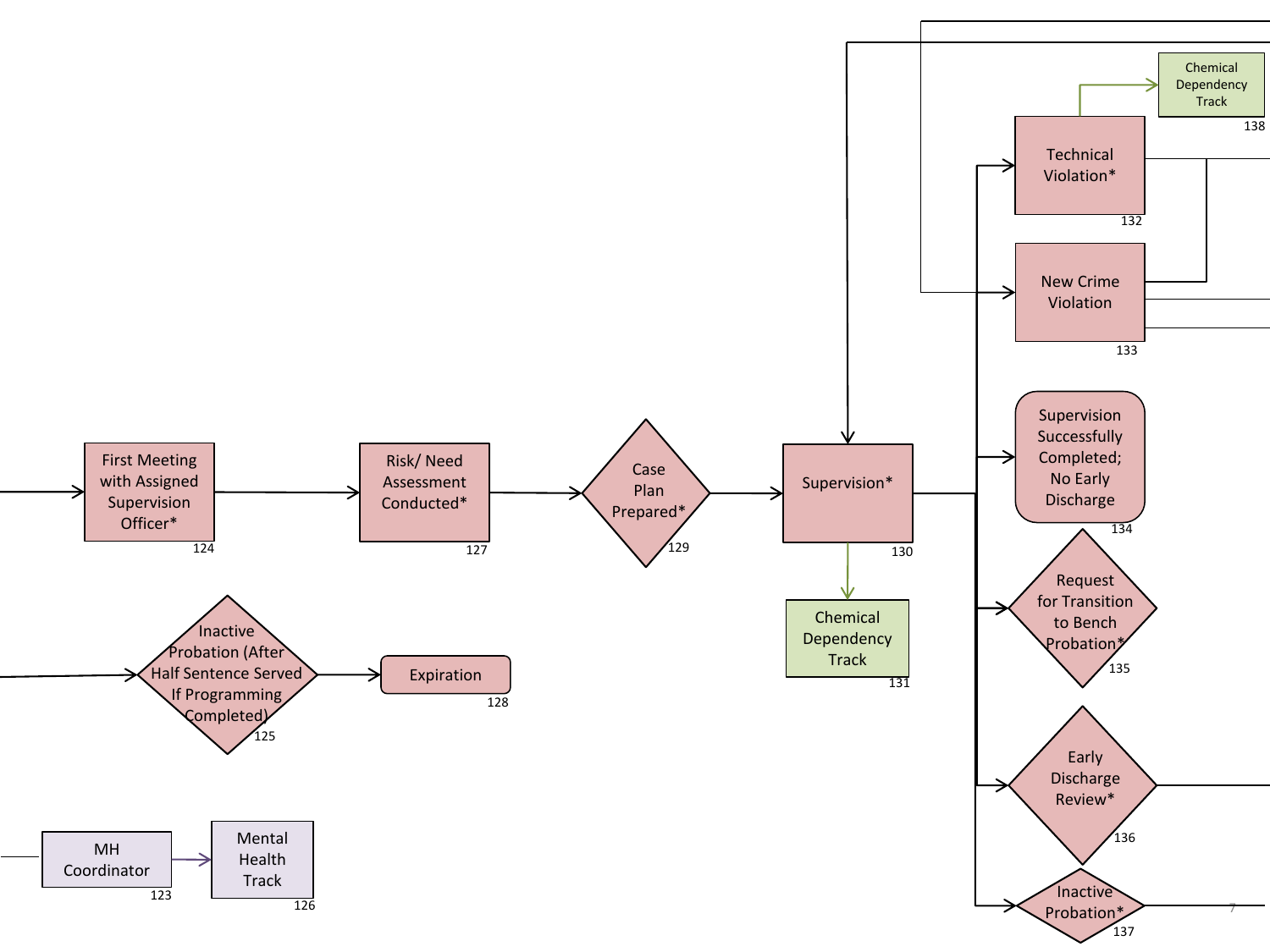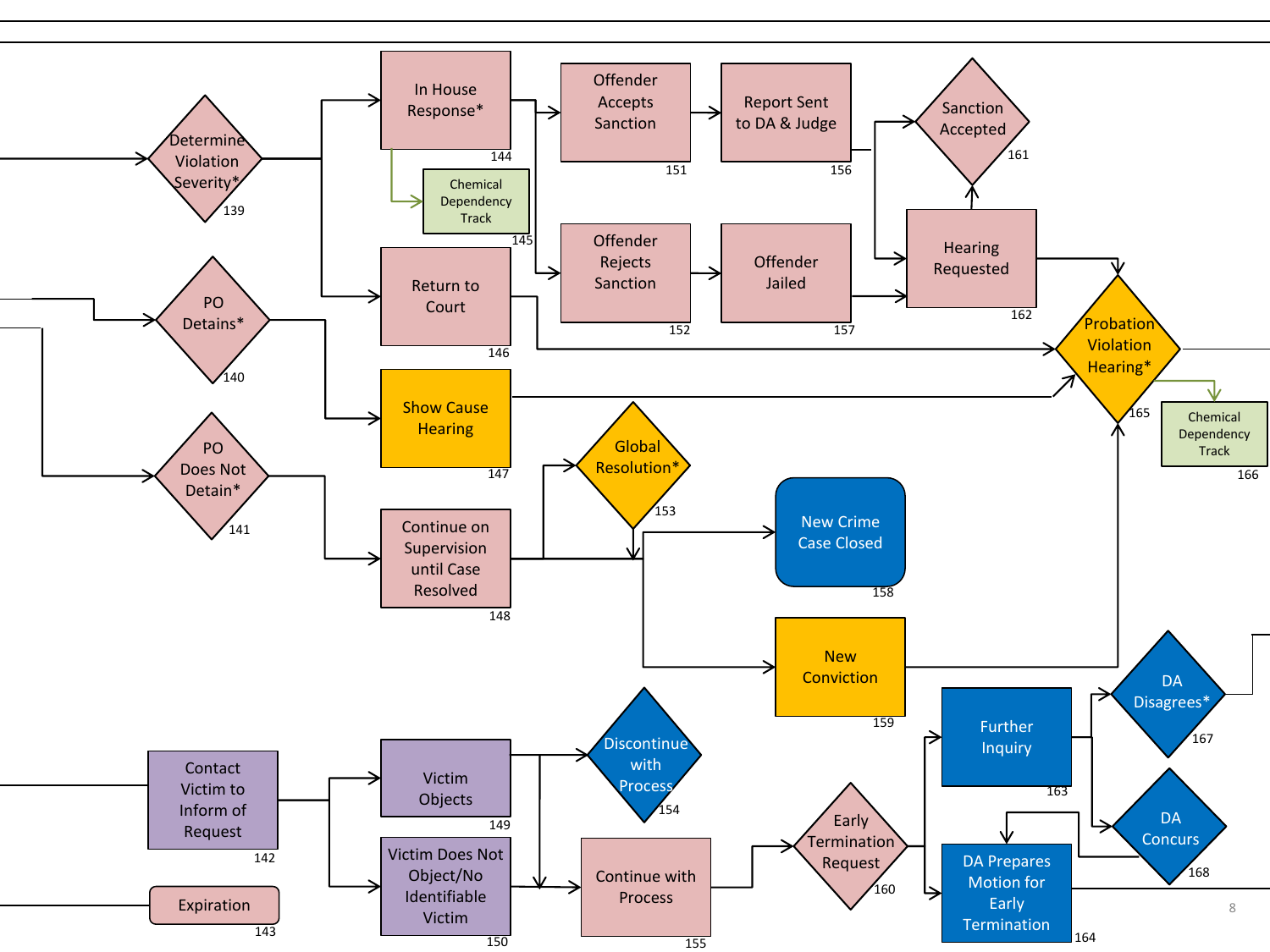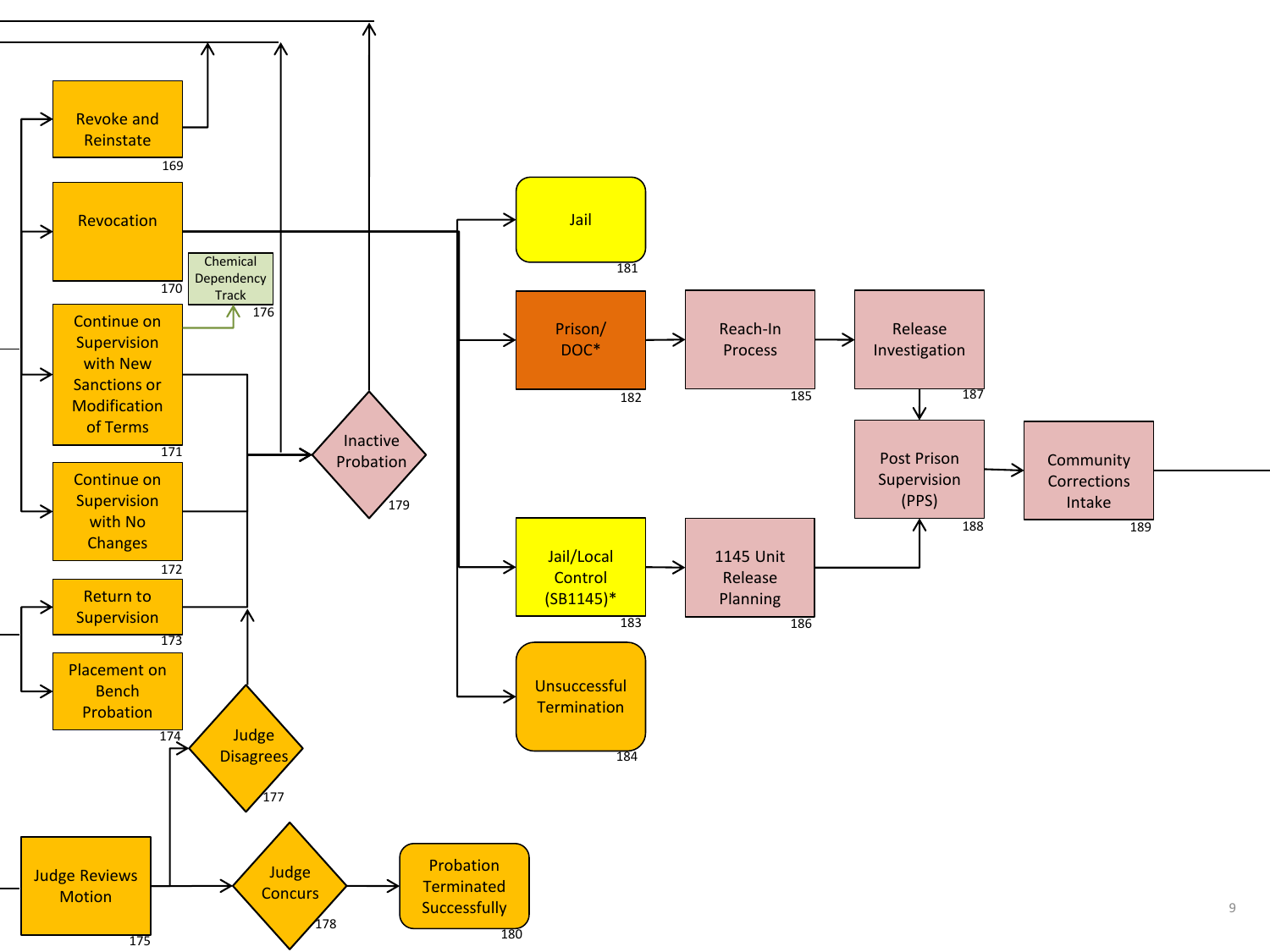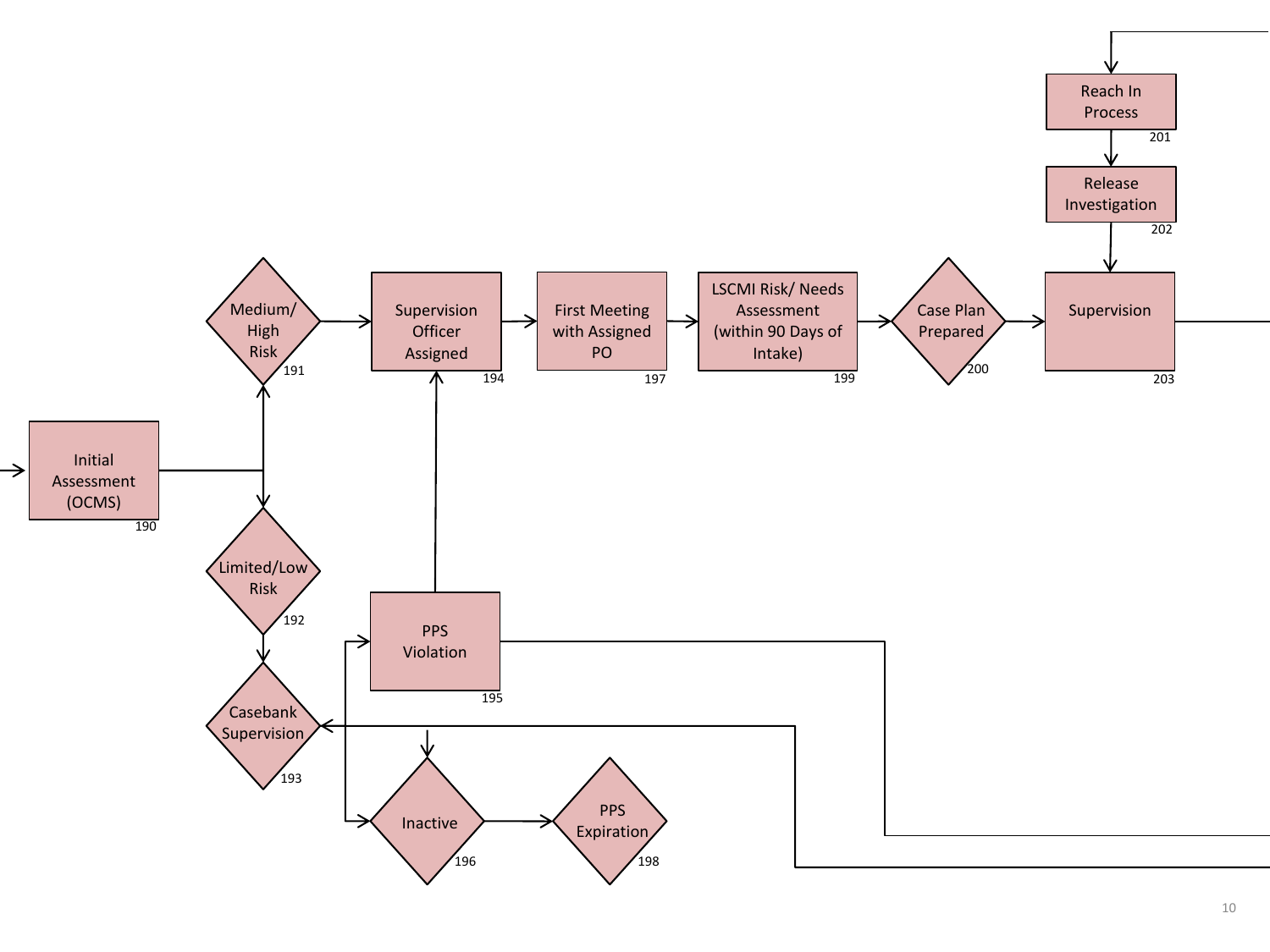